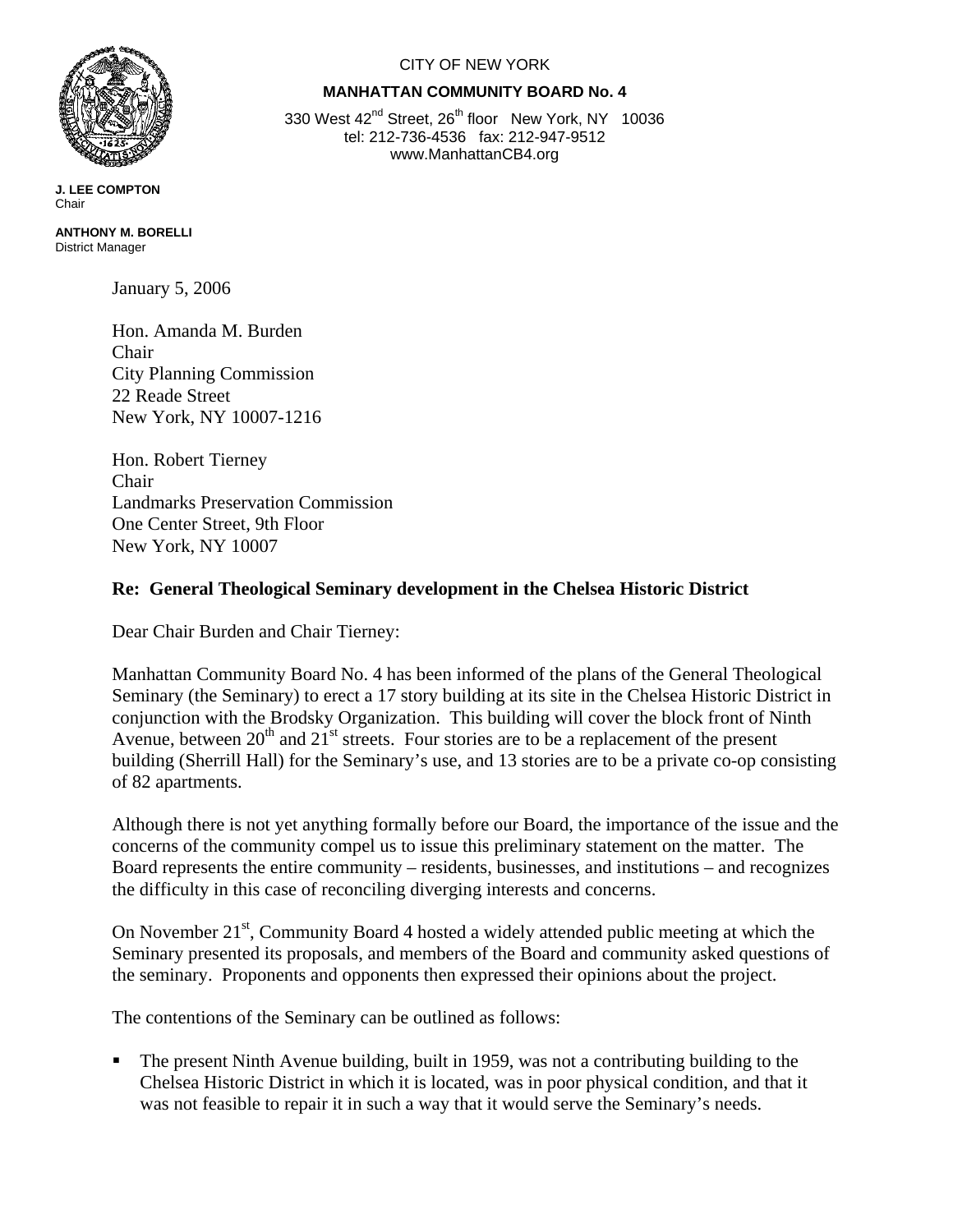**A. Burden & R. Tierney January 5, 2006 Page 2 of 3** 

- Many of the historic buildings in the seminary close were also in poor condition and badly needed rehabilitation.
- The seminary lacked the necessary funds to address these problems. The agreement with the Brodsky Organization would result in a needed new building and a very necessary infusion of cash.
- The design would preserve the integrity of the perimeter wall of the Seminary close, would not reduce the open space in the close, and would do minimal damage to the historic area.

Speakers in favor, largely associated with the Seminary, emphasized the historic importance of the Seminary in Chelsea and supported the proposal.

Some of the contentions of the community objectors were:

- City Planning's ceiling of 7 ½ stories for the Chelsea Historic District would be violated to the detriment of the District and to its neighbors.
- Any building higher than 7 ½ stories would create a precedent for other developers who want to come into Chelsea.
- The 12 story glass structure atop the five story brick and granite base would conflict as to materials used and as to scale with the rest of the Seminary and with its neighbors and was thus inappropriate in the Historic District.
- The condition of the Seminary's finances is not as serious as stated and the information so far available from the Seminary does not convincingly justify this proposal. The Seminary should provide more information on financing and engineering realities.
- The condition of Sherrill Hall is not as serious as stated and should be reviewed by an independent engineer.
- The proposal will not provide sufficient funds for the Seminary to repair and maintain its other deteriorated buildings while providing major profits for the developer.
- **There are alternative construction possibilities that would raise needed funds but do less** damage to the Historic District.

The Seminary has been part of the neighborhood since its beginning and the Board hopes it will remain. The Board is pleased that additional means of raising needed income were suggested at the meeting and that the Seminary said it would examine their practicality.

The proper functioning of the Board demands that any formal decision on this project be based on more information than has currently been made available to it and the community. Among the needed data are current and projected Seminary finances, especially how the costs of repairing and maintaining the existing historic buildings are to be funded; how the revenue stream from the project is to be divided among the parties; detailed rehabilitation cost